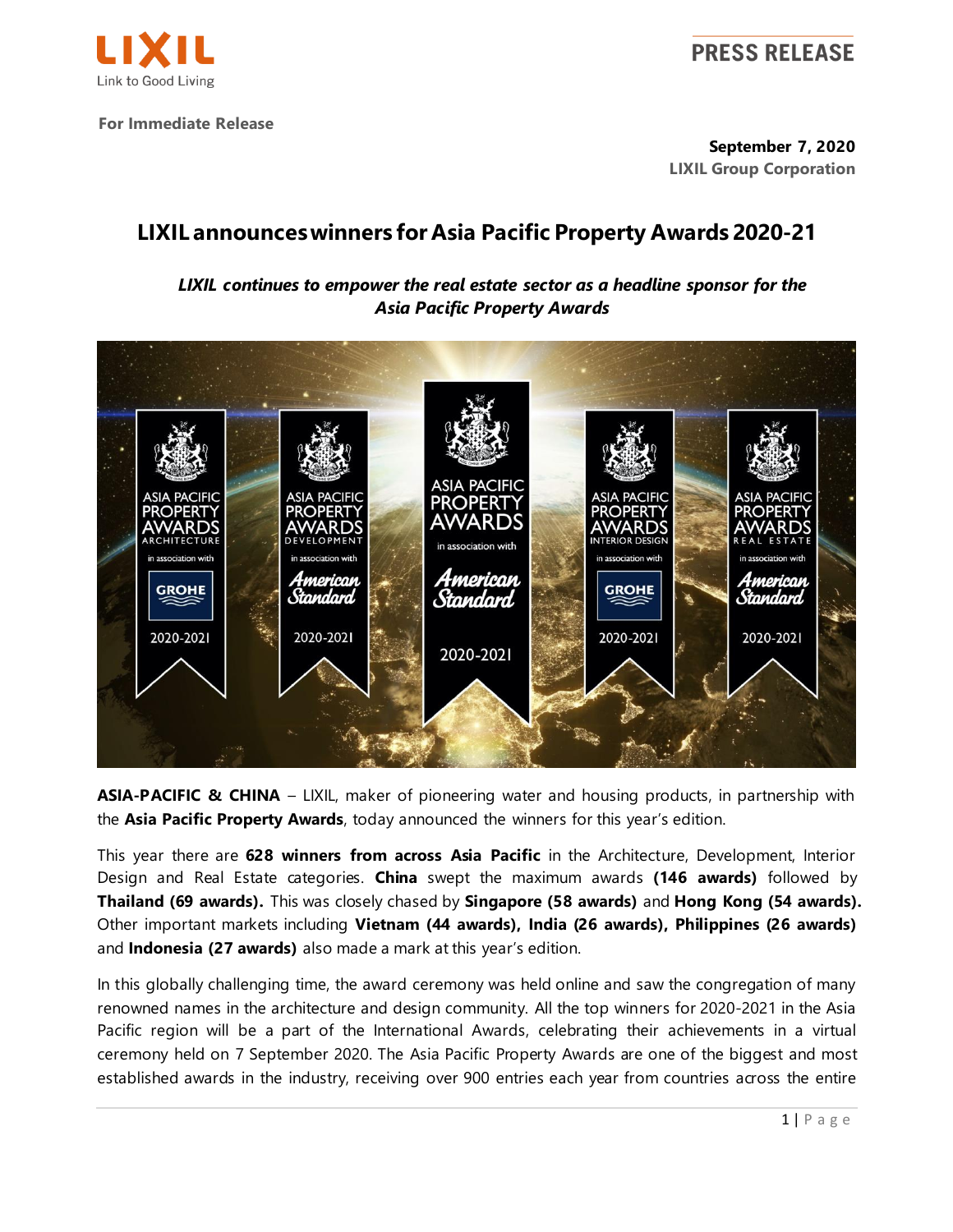

region. The awards provide recognition to the best companies operating within the architecture, interior design, real estate and property developer sectors. Sponsored by LIXIL Asia through its power brands GROHE and American Standard as part of a four-year partnership as Headline Sponsor from 2019 until 2022, the Asia Pacific Property Awards are the largest branch of the International Property Awards (IPA).

LIXIL, as a global market leader in the water technology industry, recognises the increasing concern around hygiene globally and is pre-empting consumers' needs for touchless, IoT enabled, hygiene solutions (technologies and products). Through its portfolio of power brands , LIXIL offers pioneering technologies that promote health, hygiene, comfort and sustainability. Each of the power brands have their own star products, including American Standard HygieneClean Technology, award-winning Genie hand shower and Aqua Ceramic; GROHE SmartControl Kitchen Collection and sensor faucets; INAX 3in1Jet Bowl; as well as the SPALET range and the recently launched SATO Tap. Against the backdrop and uncertainties of an ongoing global pandemic, the awards mark a celebratory milestone for the community and for LIXIL Asia to continue providing consumer-centric products across different price points, designs and technologies.

**Satoshi Konagai, CEO of LIXIL Water Technology Asia Pacific,** expressed, "*We extend our heartfelt congratulations to the winners and hope that this memorable moment will be a reminder that good design will shine even during tough times. At LIXIL, consumer centricity is a big part of who we are and what we do as a purpose-driven company. Our industry leading brands cater to consumers across all lifestyle needs, from affordable to luxury ranges, functional to precision technology, and classic to modern design. By awarding these professionals with this industry honour, we want to empower them to rise to the challenge and provide award winning designs that address specific consumer needs. This partnership continues to provide us an excellent opportunity to connect with the best developers, architects and designers in Asia Pacific and work together to bring LIXIL's water and housing solutions to more people through our wellloved brands. Especially in the time of this global pandemic we are geared up more than ever to make better homes a reality for everyone, everywhere."*

**Adele Tao, CEO of LIXIL Water Technology Greater China,** added, *"The pandemic resulted in unforeseen circumstances and challenges around the world. Despite that, we remain focused and committed towards our goal in delivering safe and comfortable products and services through responsible, sustainable innovations to improve the quality of our consumers' lives. That said, we also plan to make significant investments to introduce new categories and products to our consumers, and going beyond that we would also dial up service level to our consumers with industrial best -in-class brand & product experience throughout before, during and after sales. And we would work more closely with the developer, designer and architect community at strategic cooperation level to achieve the bigger goals."*

Check out the winners of the 2020 – 2021 Asia Pacific Property Awards here:

<https://propertyawards.net/winners/>

**-End-**

**About LIXIL**